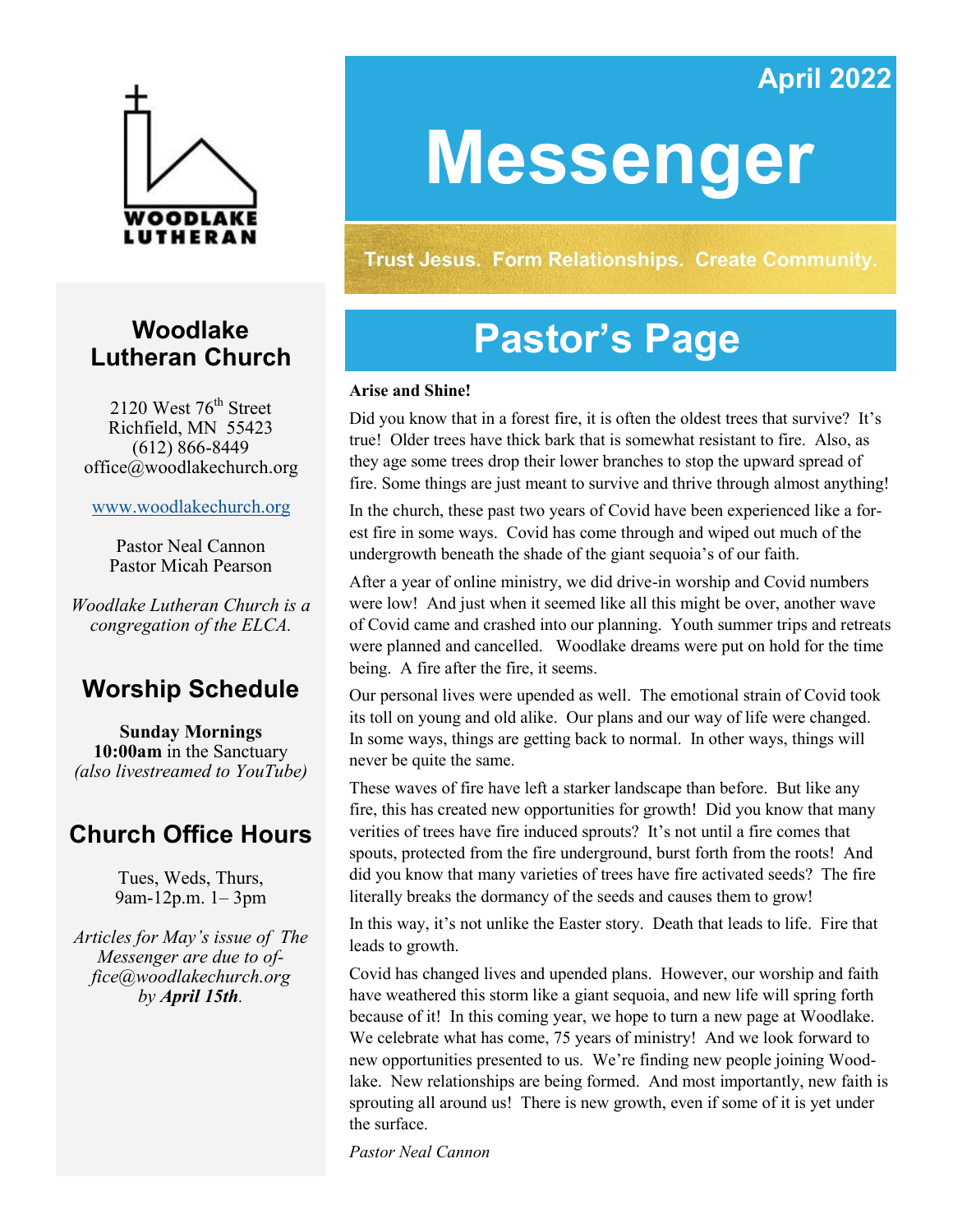# **Holy Week Worship**

All services are in-person in the sanctuary and livestreamed to youtube.com/WoodlakeLutheranChurch

### **Palm Sunday | April 10th 10am**

Jesus is riding into town on a young donkey! Let us worship our gentle king, the Son of David.

## **Maundy Thursday | April 14th 7pm**

The term "Maundy" comes from the Latin "mandatum", which means "to give" or "to order" — command. In this worship service, we will remember when Jesus told the disciples after the Last Supper "I give you a new commandment, that you love one another. Just as I have loved you, you also should love one another".

## **Good Friday Worship | April 15th 7pm**

The darkest day in history was the day we (humanity) killed Jesus. With humility and a contrite spirit, we will worship the lamb who was slain.

### **Easter Worship | April 17th 9am & 10:30am**

He has risen! He has risen indeed, Hallelujah! We welcome you and yours to this celebratory worship service!



### **Family Easter Egg Hunt | April 17th 10am**

Between our two Easter services will be an Easter egg hunt for any little ones around that day! Invite your friends and family to have their children join the search for eggs, candy, and prizes!

# **Around the Table**

After the murder of George Floyd, the Woodlake Lutheran Leadership Board transformed the Mission & Outreach Commission into the Service and Justice Commission (SJC) out of a conviction that we need to be more deeply engaged in the fight for racial justice.

Since then, the SJC has met monthly to learn about the history and structure of racial injustice and consider ways to bring this conversation and work to you as the congregation. Our first effort in doing this was through last fall's Life Groups series centered around the "Uncomfortable Conversations With a Black Man" video series. It is easy to play it safe and remain distant from the unpleasantness of injustice and my/our part in maintaining it, but it is good for us to say engaged in these uncomfortable conversations. We will soon make a proposal to the Leadership Board about new ways we all, as a congregation, can stay engaged in learning about and seeking justice.

Until then, I invite you to read and reflect on Isaiah 58. It is a good place to look for guidance, especially in the recurring sentence structure of "If you , then  $\ldots$ ". Like a parent or teacher trying to guide a child in doing what is good, we hear God's correction to his people in Isaiah 58.

6 Is not this the fast that I choose: to loose the bonds of injustice, to undo the thongs of the yoke,

to let the oppressed go free, and to break every yoke?

… 9b If you remove the yoke from among you, the pointing of the finger, the speaking of evil,

- 10 if you offer your food to the hungry and satisfy the needs of the afflicted,
- then your light shall rise in the darkness and your gloom be like the noonday.
- 11 The Lord will guide you continually, and satisfy your needs in parched places...

There are so many voices out there vying for our attention, many of them building on our fears and biases. So, let's use Isaiah 58 to guide us as we move through an increasingly difficult, chaotic and dangerous world.

#### *Dave Thompson Service and Justice Commissioner*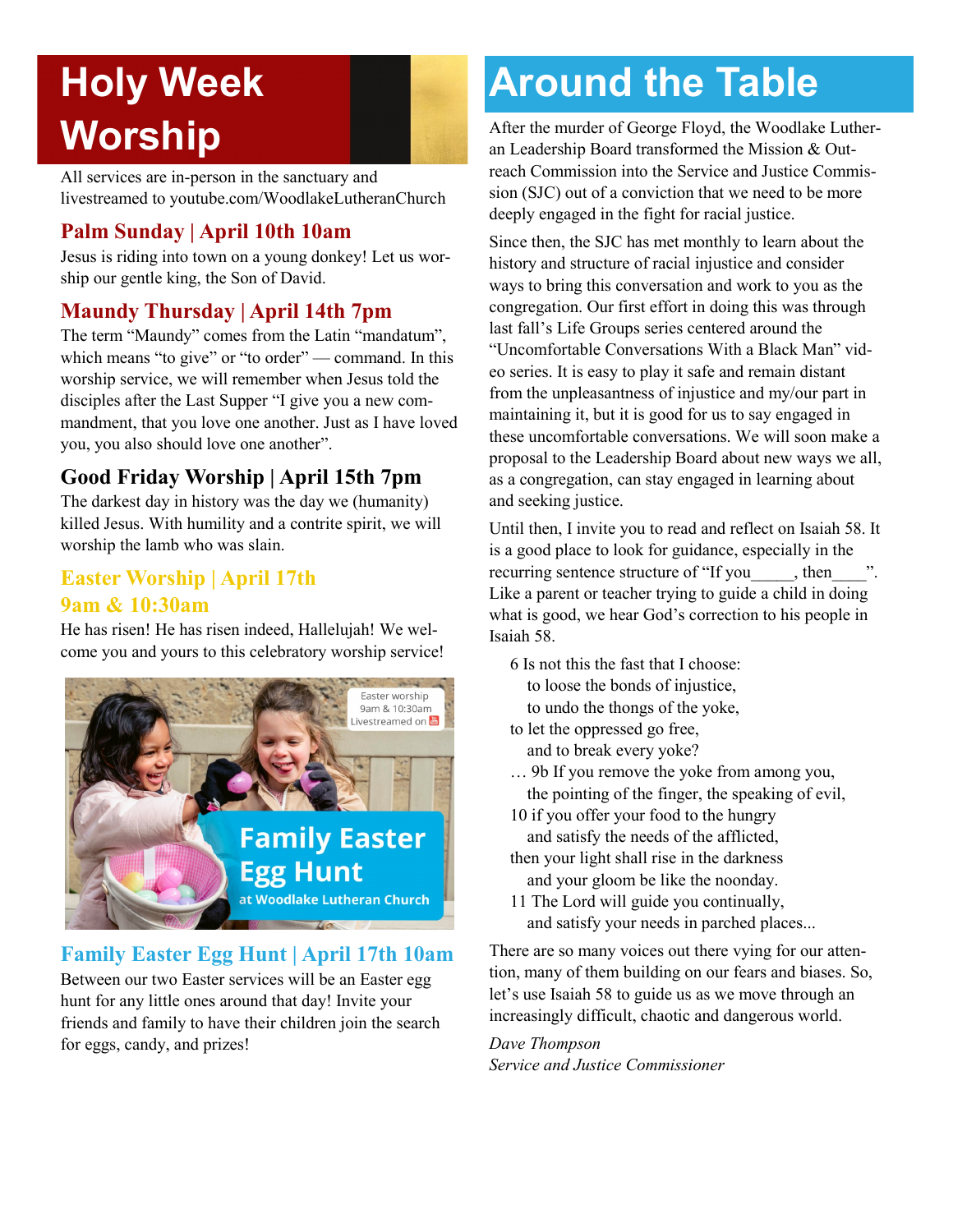# **Children, Youth, and Family**

RALY (Richfield Area Lutheran Youth) leadership met recently to finalize early plans for a jam-packed summer of programming! Details will be filled in throughout the spring, but we can share the broad strokes now!

#### **Luther Park - Danbury**

June 19th - 22nd (Grades 1st - 4th) June 19th - 24th (Grades 3rd - 4th)

RALY is excited to send youth of all ages to Luther Park Danbury again! This is your traditional summer Bible camp experience, and we hope to send all youth together for the same week! More registration and cost information coming soon.

#### **Vacation Bible School**

July 11th - 14th at House of Prayer Lutheran Church All Ages (Recommended for Grades K-6, must be potty trained)

This cherished annual program will be provided in an evening model this year. We have all sorts of ideas brewing for VBS this year, so stay tuned for more information coming soon!

#### **NEW Summer Stretch**

July 11th - 14th at House of Prayer Lutheran Church Middle School (Grades 6-8)

Middle schooler-only fun will happen in the afternoons before VBS! All youth who are able to attend are invited but not required to stick around to participate in or help with VBS.

#### **Sunday Fun Days**

(High School, Grades 9+)

With the cancellation of the 2022 ELCA National Youth Gathering, and after talking with our high school youth and their families, we are reviving Sunday Fun Days from last summer! Last summer we went to a high ropes adventure course, and this year we have a ton of new ideas! Watch for coming dates and new activities!

#### **Special Events**

#### All Ages

In previous summers we've participated in all sorts of special events like movie nights, Twins/Saints/ MNUFC games, afternoons at the Richfield pool, and more. We plan to have multiple fun events again this summer, some of which RALY will plan, and others

will be put on by RALY's partnering churches, Woodlake Lutheran Church and House of Prayer Lutheran Church.

#### **New website coming**

RALY leadership has been working to create a new brand and website that will represent the organization well and serve the congregations, families, and community we have the joy of connecting with. The new website will be published this spring and will be the new goto spot for programming information and registration.

*Daniel Ditmanson Youth Outreach and RALY Program Director*

# **Upcoming Events**

# **Homebound Ministry Continuing Education**

**Sunday, April 24th, 11:15-12:15pm in Fireside Room** Our next Homebound Ministry continuing education will be on Sunday, April 24 after the church service in the Fireside Room. The purpose will be to continue to build our relationships and community within the Homebound Ministry and welcome anyone who is interested in being a homebound minister. We will share our experiences and challenges ministering to our homebound members during the pandemic and Pastor Neal will give a devotion. Please join us if you are a homebound minister or you are interested in becoming one.

God's Peace,

Homebound Ministry Leadership Team

*Pastor Neal, Starr Carriere, Muriel Holland, Sue Kelly*

#### **75th Anniversary Commemorative Worship Sunday, April 17th 10am Worship**

It's our 75th anniversary as a church, and every third Sunday of the month will have some special dedication or aspect to worship to celebrate! In March we celebrated current and past Woodlake support staff, and in April we will celebrate volunteers and all the volunteer work that has happened over the last 75 years! Don't miss out on this special Sunday.